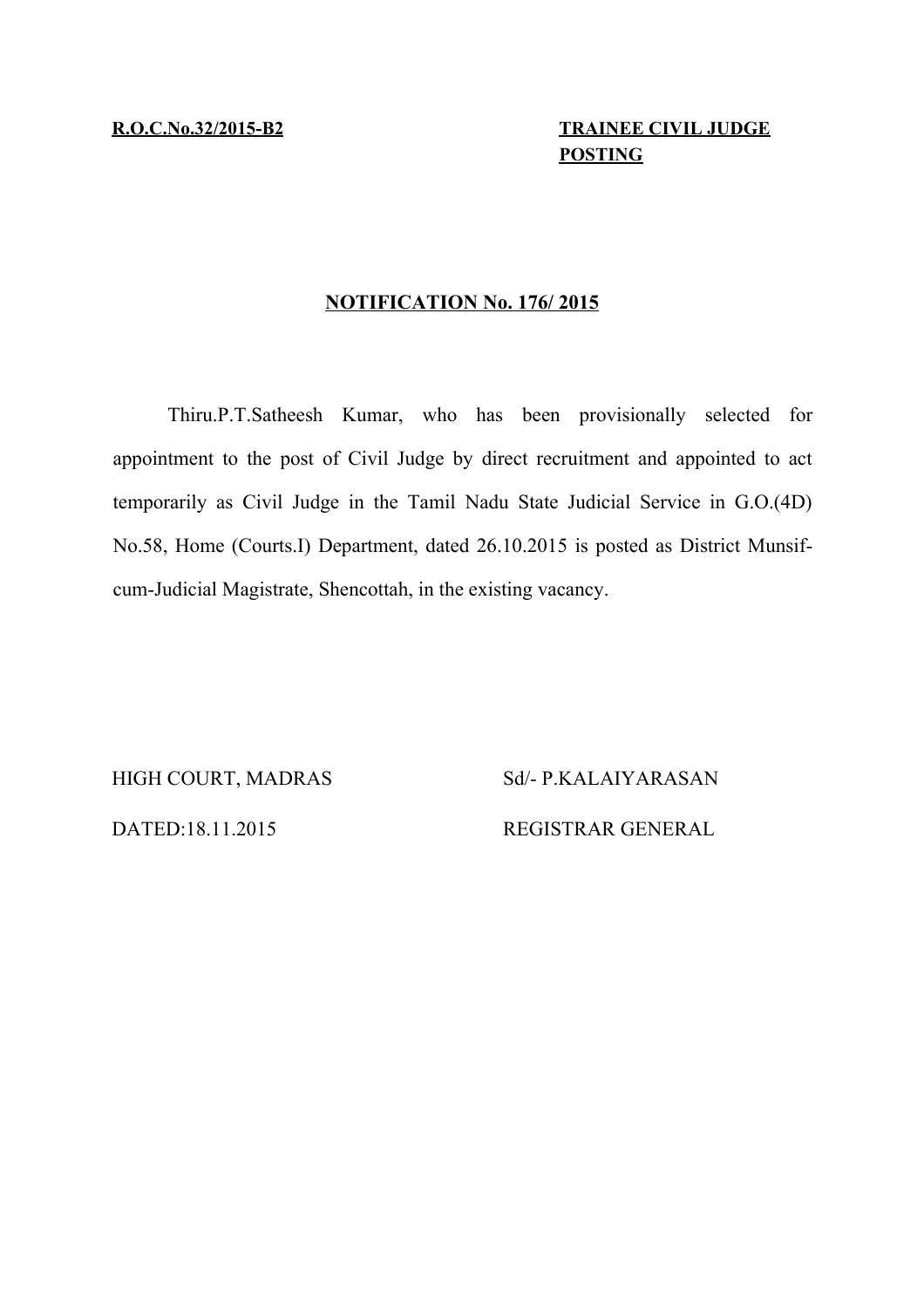#### **R.O.C.No.32/2015-B2**

#### **OFFICIAL MEMORANDUM**

- Sub: Courts and Judges Thiru.P.T.Satheesh Kumar, newly appointed Civil Judge - posted as District Munsif-cum-Judicial Magistrate, Shencottah - Notification issued - Joining instructions – issued.
- Ref: 1. G.O.(4D) No.49, Home (Courts.I) Department, dated 20.08.2015. 2. G.O.(4D) No.58, Home (Courts.I) Department, dated 26.10.2015. 3. High Court's Notification No. 176/ 2015, dated :18.11.2015.

Thiru P.T.Satheesh Kumar, who has been provisionally selected for appointment to the post of Civil Judge by direct recruitment and appointed to act temporarily as Civil Judge in the Tamil Nadu State Judicial Service in the G.O. second cited and given posting in the High Court's Notification third cited, after administering oath or affirmation on 18.11.2015 A.N. is required to proceed to his place of posting viz. Shencottah to assume charge of the post of District Munsif-cum-Judicial Magistrate, Shencottah on 20.11.2015 F.N., without fail. After assuming charge of the post of District Munsif-cum-Judicial Magistrate, Shencottah, on 20/11/2015 F.N., he is required to hand over charge of his post to the nearest Judicial Magistrate/District Munsif/District Munsif-cum-Judicial Magistrate, as the case may be, on 20.11.2015 A.N and report to the Principal District Judge, immediately, on the same day. He is further required to report to the Director, Tamil Nadu State Judicial Academy, Chennai on 23.11.2015 at 8.00 a.m., to undergo training, as per the schedule of Tamil Nadu State Judicial Academy, Chennai.

The Officer who relieves Thiru P.T.Satheesh Kumar on 20/11/2015 A.N., is required to hold full additional charge of the additional post till he takes charge of his post after completion of training or until further orders, as the case may be.